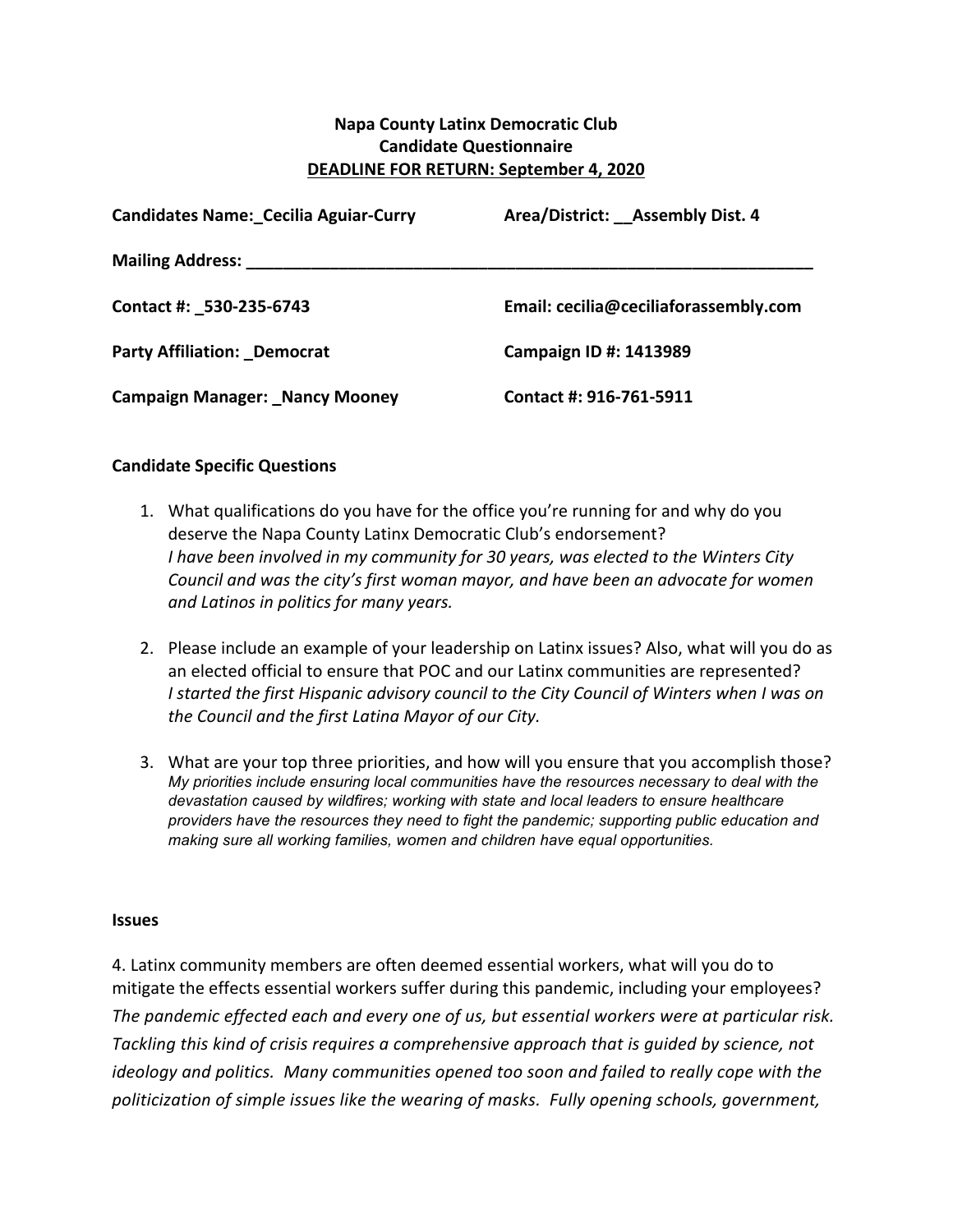*businesses, and the economy is dependent on not only leadership from above, but on every individual making the decision to protect not only themselves but others in their everyday life.* 

5. How will you tackle the next upcoming natural and public health disaster and how will this plan actively engage the Latinx Community? What is your plan to ensure that disaster planning is culturally competent and provides language access? *Clear* direction from leaders at the highest levels is necessary in order to best handle natural and *public health disasters. It is critical that material designed to educate the public about disaster preparedness, or dealing with the aftermath of disaster, be produced in multiple languages and*  distributed across platforms that reach minority communities.

6. What is your stance on Black Lives Matter? How do you link this movement to the needs of the Latinx community?

*Clearly, there are fundamental catalystsin society that have resulted in the rise of the BLM movement.* There is a reason why people of color are far more likely to be incarcerated and to far more excessive sentences. Our criminal justice system represents the very definition of systemic racism. Poverty, lack of educational and job opportunities, lack of access to health *care, job training and education are all indicators of who will wind up in our criminal justice* system. And, race affects charges and sentences. The protests we have seen all over the country are simply a reaction to those inequities. As long as they stay peaceful, I fully support them.

7. What is your stance on re-appropriating police funding? What does this mean to you in your role and what policies will you pursue to address this call to action?

*One of the fundamental responsibilities of government is protecting the public. At the same time, addressing foundational issues like access to jobs, housing and education are essential to addressing the problems with the criminal justice system. Allowing sentence review and consideration of parole, and release of those who've served time beyond anyone's sense of reasonable punishment sentences are things we can do now. But, to really reform our criminal* justice system, we MUST provide equal opportunity for all Californians.

8. Families of all ranges continue leaving our community because it is too expensive for them to live here. Many families are doing long commutes in order to work here, therefore increasing their carbon footprint, missing on important family time, and much more. What is your commitment and plan to increase workforce housing so families that work here are able to live here? And what will you do to help keep families that are living here to remain here (e.g. increase the quality of life, health and wellness, youth and children activities, etc....)

*Affordable housing is a priority throughout California, but that is particularly true here in District* 4. I have been a strong supporter of efforts to increase our housing stock and make housing *more affordable. I* have carried legislation to increase the availability of housing units for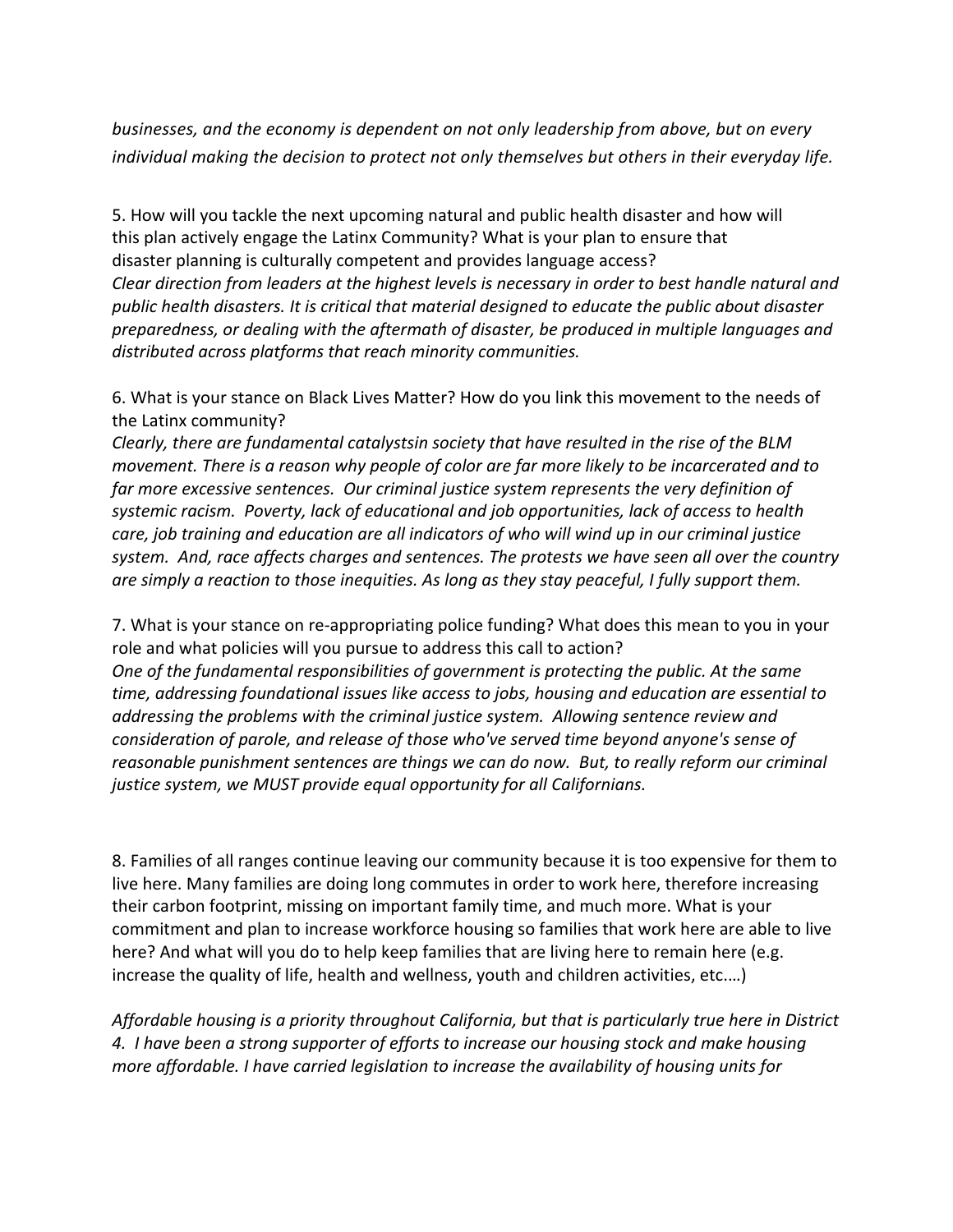*farmworkers* in Napa County and will continue to fight for affordable housing for all workers, *families and seniors in Napa County and all over the district.* 

9. Do you believe it is the role of elected officials to take policy steps to assure adequate affordable housing? Yes  $x$  No  $\overline{\phantom{a}}$ 

9a. Specifically, what suggestions do you have to make housing more affordable? And would you support requiring new developments to set aside a certain percentage of affordable housing?

*Providing affordable housing options for all Californians has never been more critical,* and one solution will not fit all. Urban and rural communities have very different *needs.* The most important thing we can do is build more housing, as every study has *identified shortfalls of hundreds of thousands of homes in our state. Responsible efforts* to limit rent increases are also important tools to keeping families in their homes in the highest cost urban areas.

10. According to a report from July 28<sup>th</sup>, 2020, homelessness has continued to increase for the last several years in Napa County. In 2016, 317 people were reported to be homeless. In 2020, it reported 464 people. What can you do in the role you're running for to address this important and growing issue?

*I* applaud the Governor's commitment to addressing homelessness, and *I* am committed to *working together, at all levels of government, to fight this problem and ensure rural communities get their fair share of funding and attention.*

11. In the role you're running for, what can you do to help ensure that transportation meets the needs of youth, working people, families, and seniors?

*I* have been a strong supporter of more funding for transportation and will continue to do so. *Traffic* is a real problem in District 4 and I am supportive of a wide variety of measures to fund *mass transit to get cars off the road, and services to provide much needed transportation for seniors.*

12. What action steps will you take to diversify the local workforce in your city or town? Additionally, what hiring processes will you pursue to increase the diversity of your City/Town's staff, and boards and commissions?

12a. Do you support a policy where aspiring citizens can serve on boards and commissions? x Yes No

13. Racial Gaps In Maternal Mortality Persist. Black mothers die at a rate that's 3.3 times greater than whites, and Native American or Alaskan Native women die at a rate 2.5 times greater than whites, according to a report from the Centers for Disease Control and Prevention.